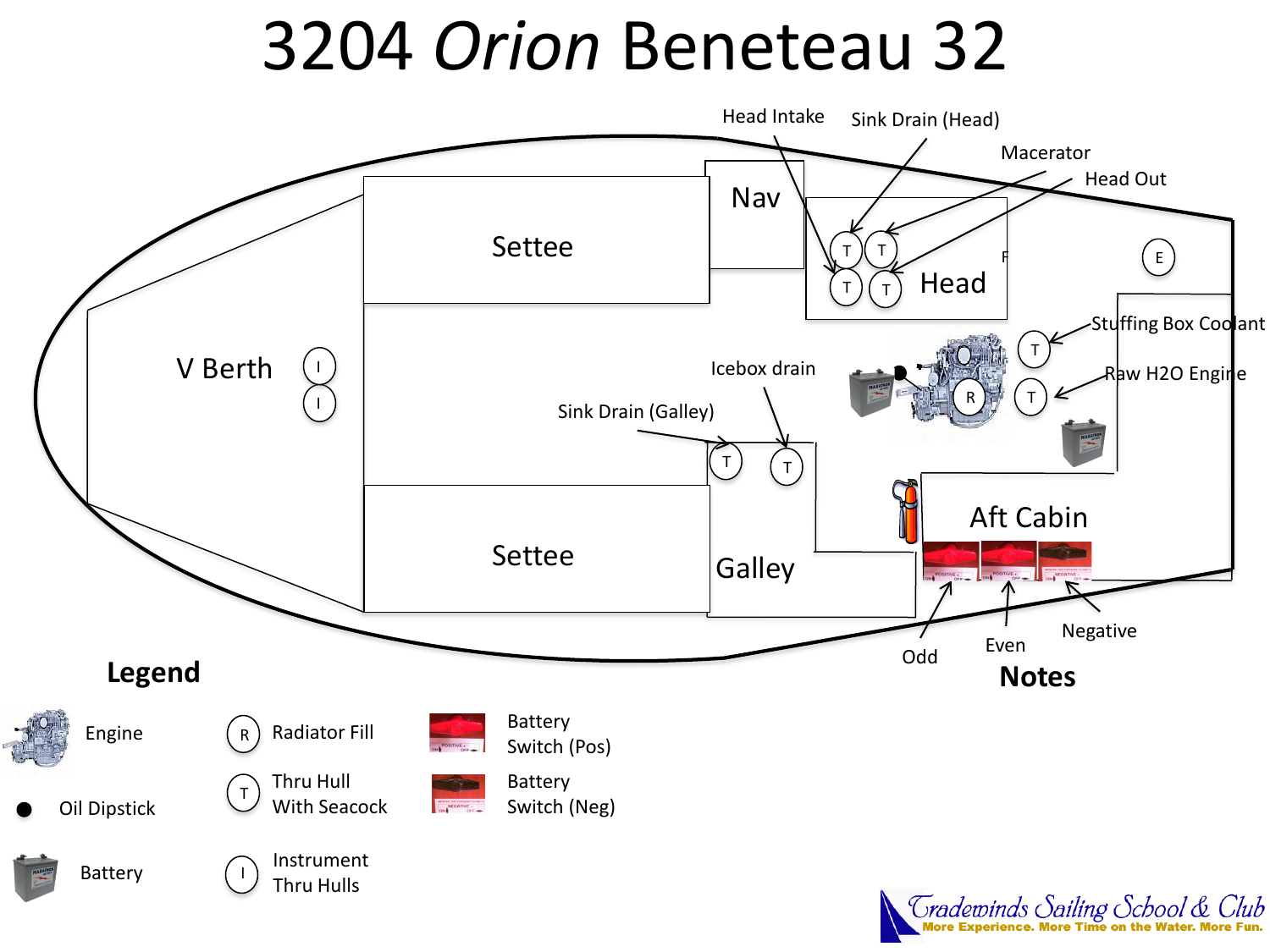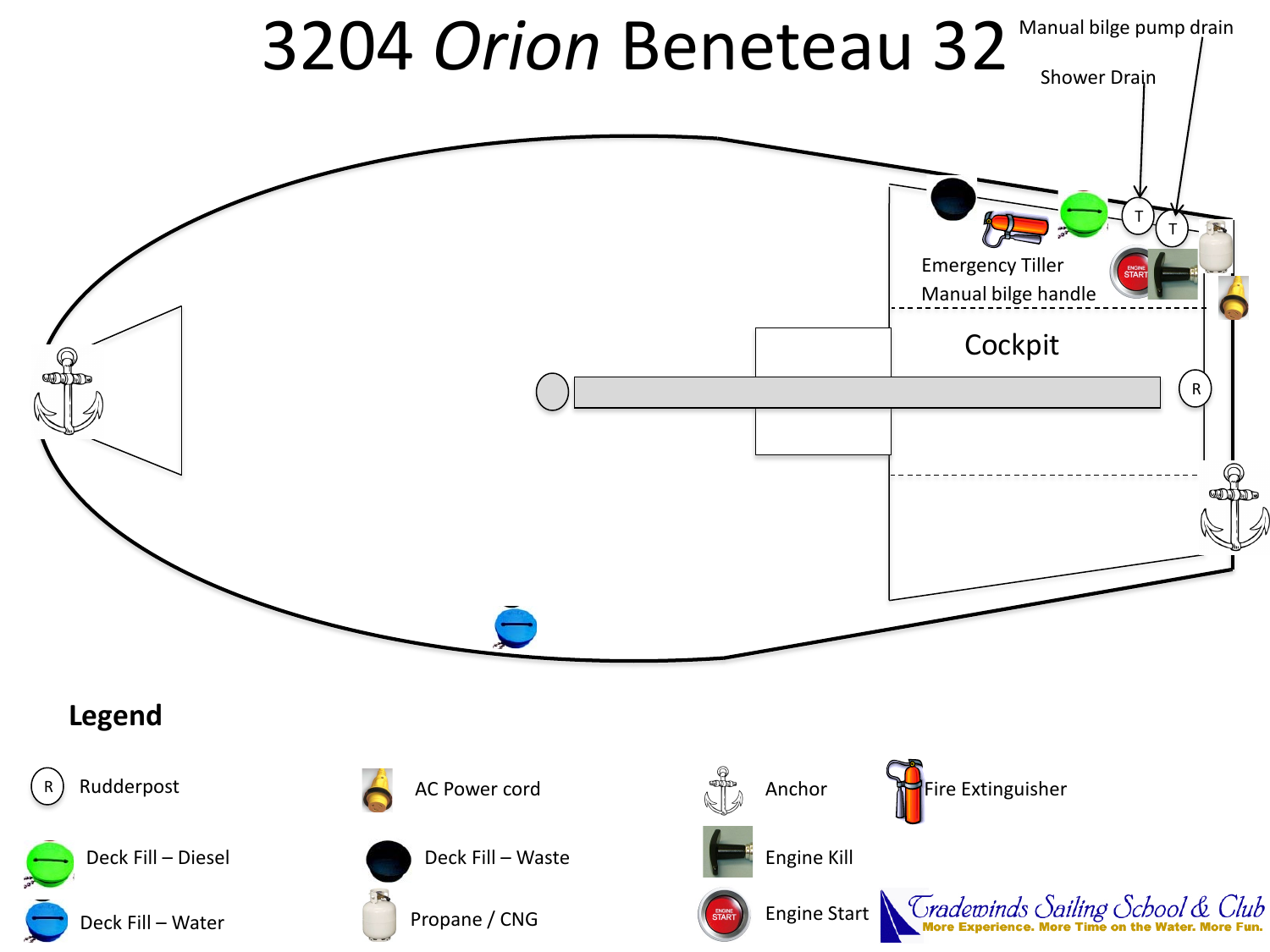# 3204 Orion Beneteau 32 3204 *Orion* Beneteau 32 Notes

![](_page_2_Picture_1.jpeg)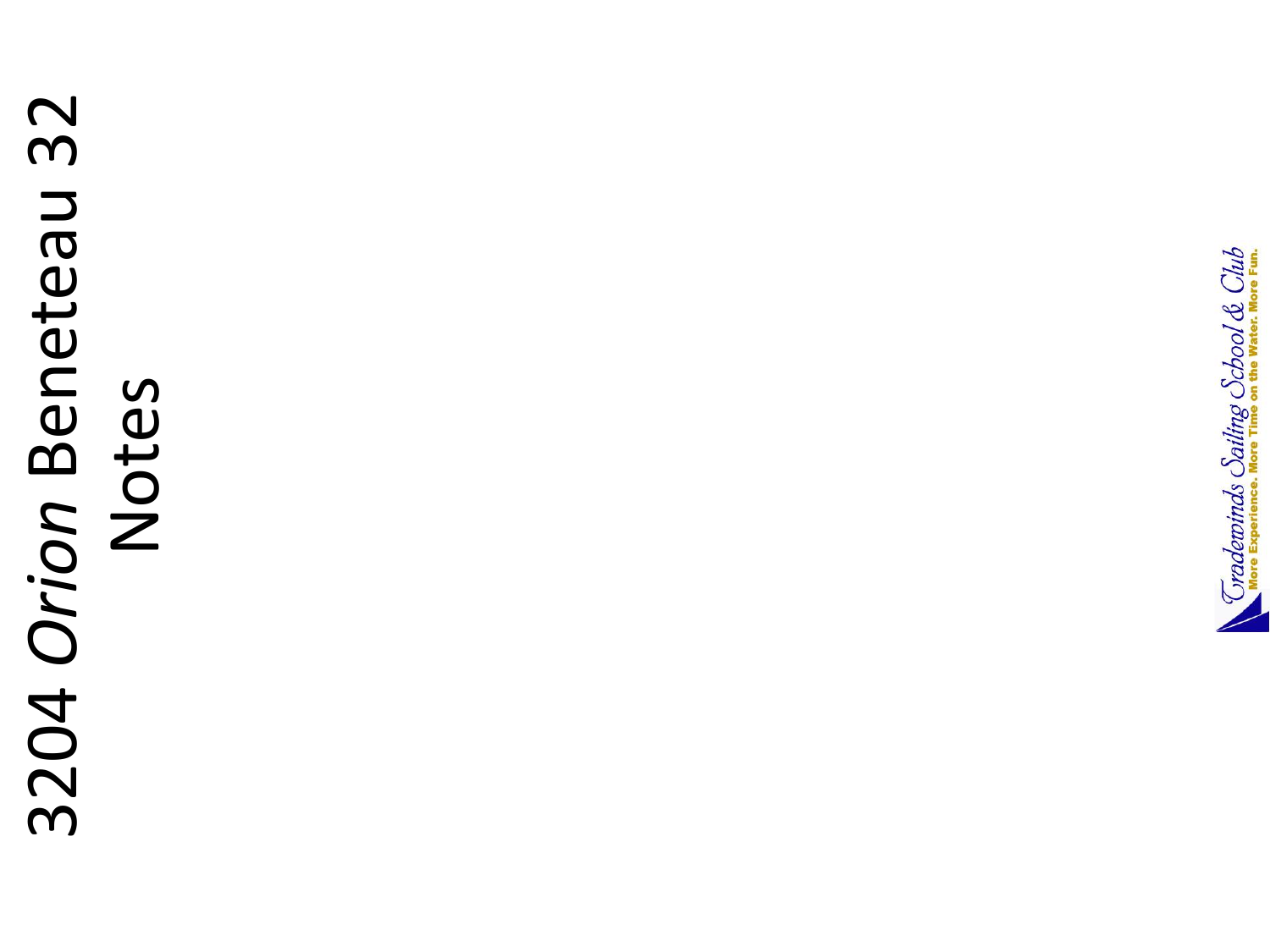| <b>Documentation</b>       | Orion is an undocumented vessel, registered in the State of California. The<br>registration number is CF 9861 PR.                                                                                                                                                                                                                |
|----------------------------|----------------------------------------------------------------------------------------------------------------------------------------------------------------------------------------------------------------------------------------------------------------------------------------------------------------------------------|
|                            |                                                                                                                                                                                                                                                                                                                                  |
|                            | The Discharge of Oil placard and the Garbage disposal placard are located<br>affixed to the underside of the starboard lazarette lid.                                                                                                                                                                                            |
| <b>Engine</b>              | Engine type: Yanmar 3YM20                                                                                                                                                                                                                                                                                                        |
|                            | Working RPM<br><b>MAX RPM</b>                                                                                                                                                                                                                                                                                                    |
|                            | 3 blade fixed prop                                                                                                                                                                                                                                                                                                               |
|                            | An engine hour meter is located inside the cabin at the navigation station                                                                                                                                                                                                                                                       |
|                            | Access to the front of the engine is accessed by removing the companionway<br>ladder. Oil, coolant, and belts may all be easily checked from this location.                                                                                                                                                                      |
|                            | The engine oil dipstick is located at the front of the engine, on the left as you<br>face it.                                                                                                                                                                                                                                    |
|                            | The coolant reserve is on the "wall" on the right as you face the engine. The<br>coolant level should be between the low and full marks. There is no need to<br>remove the pressure cap on the coolant tank if the reserve tank contains<br>sufficient coolant.                                                                  |
|                            | There are two belts to check, located at the front of the engine.                                                                                                                                                                                                                                                                |
| <b>Fuel Gauge</b>          | The fuel gauge is located next to the ignition key panel. The DC switches and<br>key must be on to energize the gauge. Orion holds 17 gallons of fuel when<br>full                                                                                                                                                               |
| <b>Engine Start Up and</b> | <b>Start Up</b>                                                                                                                                                                                                                                                                                                                  |
| <b>Shut Down</b>           | The dashboard is mounted to the starboard aft side of the cockpit bench seat.<br>To start, push the "POWER" button, once the alarm sounds push the "START"<br>button.                                                                                                                                                            |
|                            | <b>Shut Down</b>                                                                                                                                                                                                                                                                                                                 |
|                            | The engine is shut down by pushing the "STOP" button located near the<br>ignition switch, then push the "POWER" button and hold for 5 seconds until<br>the alarm stops.                                                                                                                                                          |
|                            | There is an <i>emergency</i> fuel shut off located next to the battery switches (to<br>the left as you face the switches. DO NOT use this pull lever except in the<br>case that the normal engine shut off is not working. Activating this lever<br>may result in the injectors needing to be bled before the engine will start. |
|                            |                                                                                                                                                                                                                                                                                                                                  |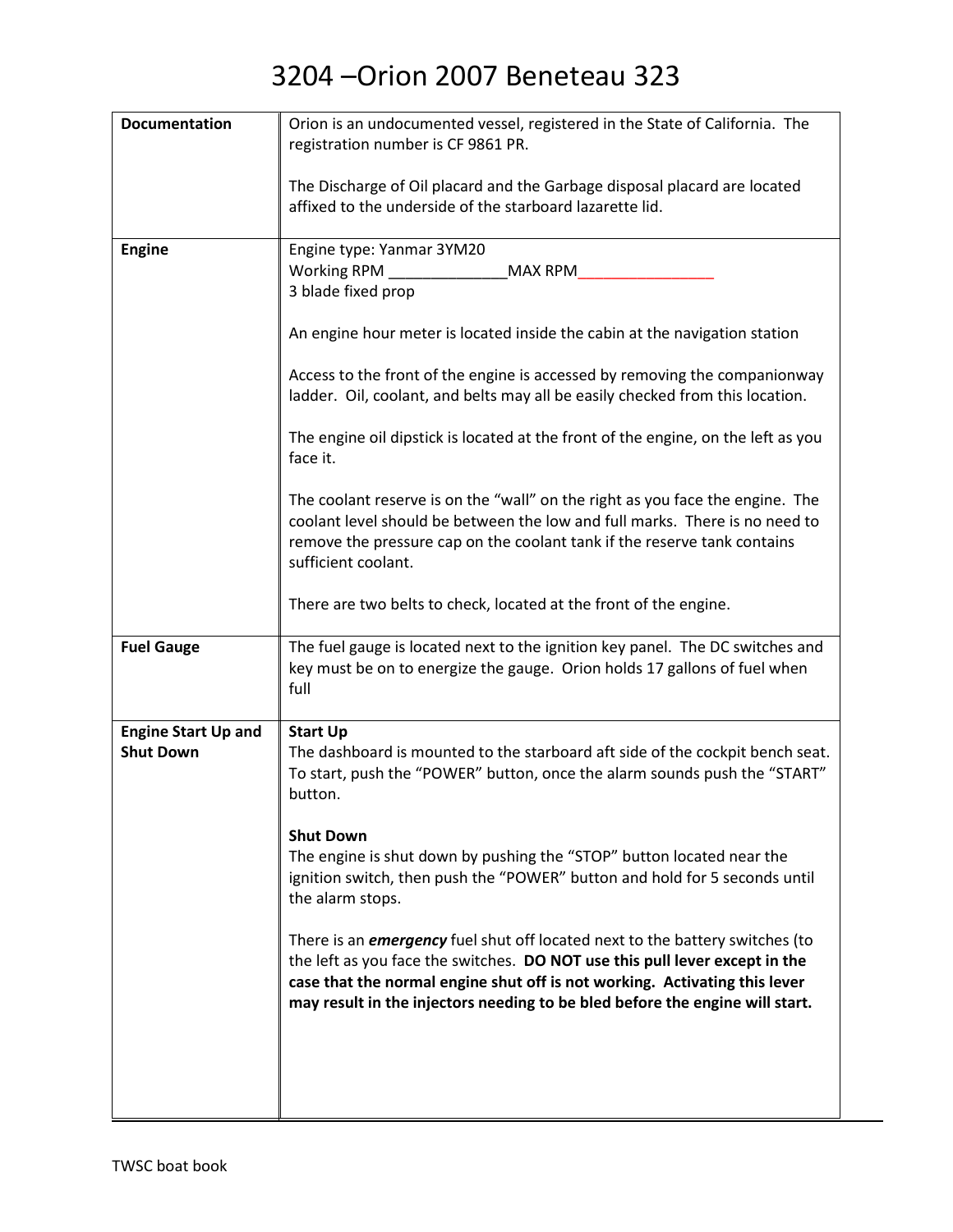| <b>Electrical System</b> | AC and DC Break Panel is found over the navigation station to starboard.                                                                                                                                                                                                                                                                                                                                                                                                                                                                                                                                                                                                                                                                                                                                       |
|--------------------------|----------------------------------------------------------------------------------------------------------------------------------------------------------------------------------------------------------------------------------------------------------------------------------------------------------------------------------------------------------------------------------------------------------------------------------------------------------------------------------------------------------------------------------------------------------------------------------------------------------------------------------------------------------------------------------------------------------------------------------------------------------------------------------------------------------------|
|                          | <b>AC</b><br>The AC emergency breaker is located in the cockpit lazarette. The AC panel<br>over the navigation station consists of five breakers.<br>AC MAIN SHORE & REVERSE POLARITY breakers are bridged together<br>$\bullet$<br>(Green dot)<br><b>WATER HEATER</b><br><b>BATTERY CHARGER (Green dot)</b><br><b>OUTLETS (Green dot)</b><br>$\bullet$<br>NOTE: All breakers except the water heater have green dots, and should be<br>left on when the boat is secured at the dock. DO NOT leave the water heater<br>turned on.                                                                                                                                                                                                                                                                              |
|                          | <b>DC</b><br>A well labeled DC Panel is found below the AC Panel. The following are<br>special notes regarding the DC Panel switches.<br>The Instrument switch turns on the sterio, VHF, and binnacle<br>٠<br>instruments (depth/speed, wind, chart plotter)<br>The Auto Pilot has been disabled<br>$\bullet$<br>The bilge pump is always in the "automatic" mode. Activating the<br>$\bullet$<br>bulge pump switch on the panel forces the bilge pump to run. Do not<br>leave this switch in the on position.<br>The TANK GAUGE switch energized the SensaTank monitor, which<br>$\bullet$<br>measures the level of the fresh water and/or waste tank.<br>The FRESHWATER PUMP switch must be on to operate the sink<br>$\bullet$<br>faucets (galley and head), the shower drain pump, or the ice box<br>pump. |
|                          | The battery switches are located in the aft stateroom. The black handle is the<br>"Common" or "Negative" terminal and must be on to energize the system.<br>There are two red handles, labeled Battery 1 and Battery 2. Only one of<br>these switches should be used at a time. Use Battery 1 on odd numbered<br>days, and Battery 2 on even numbered days. Doing so, ensures you will have<br>one battery with a full charge in the even the "active" battery is inadvertently<br>drained of energy.                                                                                                                                                                                                                                                                                                          |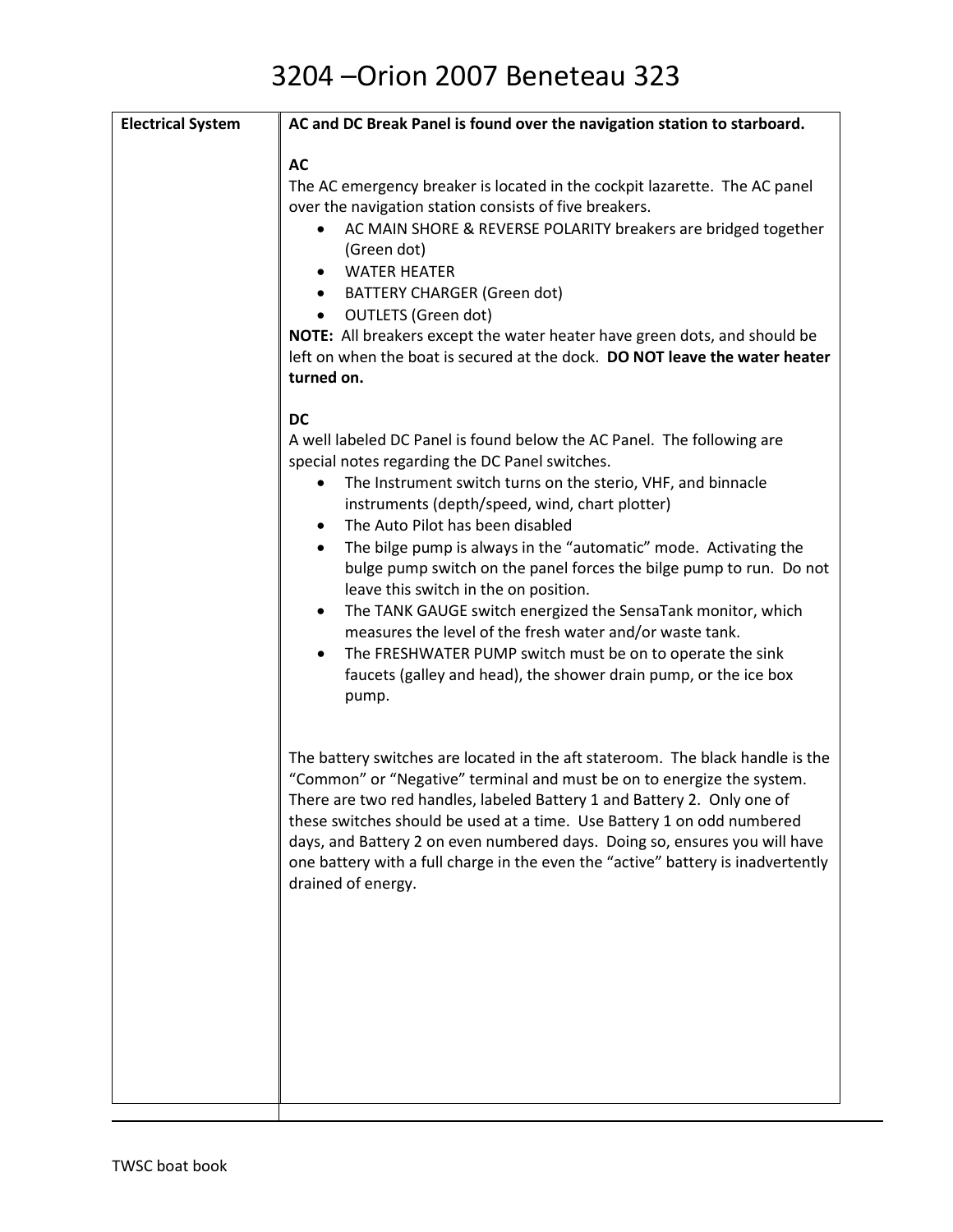| <b>Thru Hulls</b>         | There are ten below water thru-hulls on Orion, eight of which have seacocks,  |
|---------------------------|-------------------------------------------------------------------------------|
|                           | and are well labeled. There are also two above water thru-hulls with sea      |
|                           | cocks.                                                                        |
|                           | Two instrument thru-hulls are located under the v-berth, and are<br>$\bullet$ |
|                           | accessed by opening the v-berth hatch.                                        |
|                           | Four thru-hulls with sea cocks are located under the sink in the head.        |
|                           | Head Intake<br>$\circ$                                                        |
|                           | Sink Drain<br>$\Omega$                                                        |
|                           | Head Out (DO NOT USE)<br>$\circ$                                              |
|                           | Macerator (DO NOT USE)<br>$\circ$                                             |
|                           | Two thru-hulls with sea cocks are found under the galley sink, and            |
|                           | can be located by opening the lower hatch on the starboard side of            |
|                           | the sink pedestal.                                                            |
|                           | Galley sink drain<br>$\circ$                                                  |
|                           | Icebox drain<br>$\circ$                                                       |
|                           | Two thru-hulls with sea cocks are found under the aft stateroom               |
|                           |                                                                               |
|                           | mattress.                                                                     |
|                           | Raw water engine intake (MUST REMAIN OPEN)<br>$\circ$                         |
|                           | Stuffing box coolant (MUST REMAIN OPEN)<br>$\circ$                            |
|                           | The two above water thru-hulls are located in the starboard lazarette,        |
|                           | near the stern.                                                               |
|                           | Manual bilge pump outlet (MUST REMAIN OPEN)<br>$\circ$                        |
|                           | Shower drain outlet (generally left open and must be open to<br>$\circ$       |
|                           | drain the shower pan). The shower drain pump is activated                     |
|                           | with a toggle switch on the forward side of the head sink. It                 |
|                           | is energized by turning on the FRESHWATER PUMP switch on                      |
|                           | the DC Panel.                                                                 |
|                           | In the locker under the head sink, there is a red handle on a "Y" valve:      |
|                           | handle is pointed AFT for draining the shower pan.                            |
|                           | Handle is pointed DOWN for the Bilge pump. Always move<br>$\bullet$           |
|                           | the handle in the DOWN position after draining shower pan                     |
|                           | so water can be pumped out of the bilge if needed.                            |
| Head(s)                   | There is one manual operation head on Orion. Fresh water from the head        |
|                           | sink may be used to flush the toilet and/or waste line to the holding tank.   |
|                           |                                                                               |
|                           | The holding tank is in the starboard cockpit lazarette. There is a "Y" valve  |
|                           | under the head sink which directs the waste from the head into the holding    |
|                           | tank or to the "Head Outlet" thru-hull. DO NOT change the position of the     |
|                           | "Y" valve. DO NOT use the macerator                                           |
|                           |                                                                               |
| <b>Fresh Water System</b> | There is one 48-gallon fresh water tank, found under the port salon v-berth   |
|                           | mattress. The deck fill is amidships on to port.                              |
|                           |                                                                               |
|                           |                                                                               |
|                           |                                                                               |
|                           |                                                                               |
|                           |                                                                               |

H